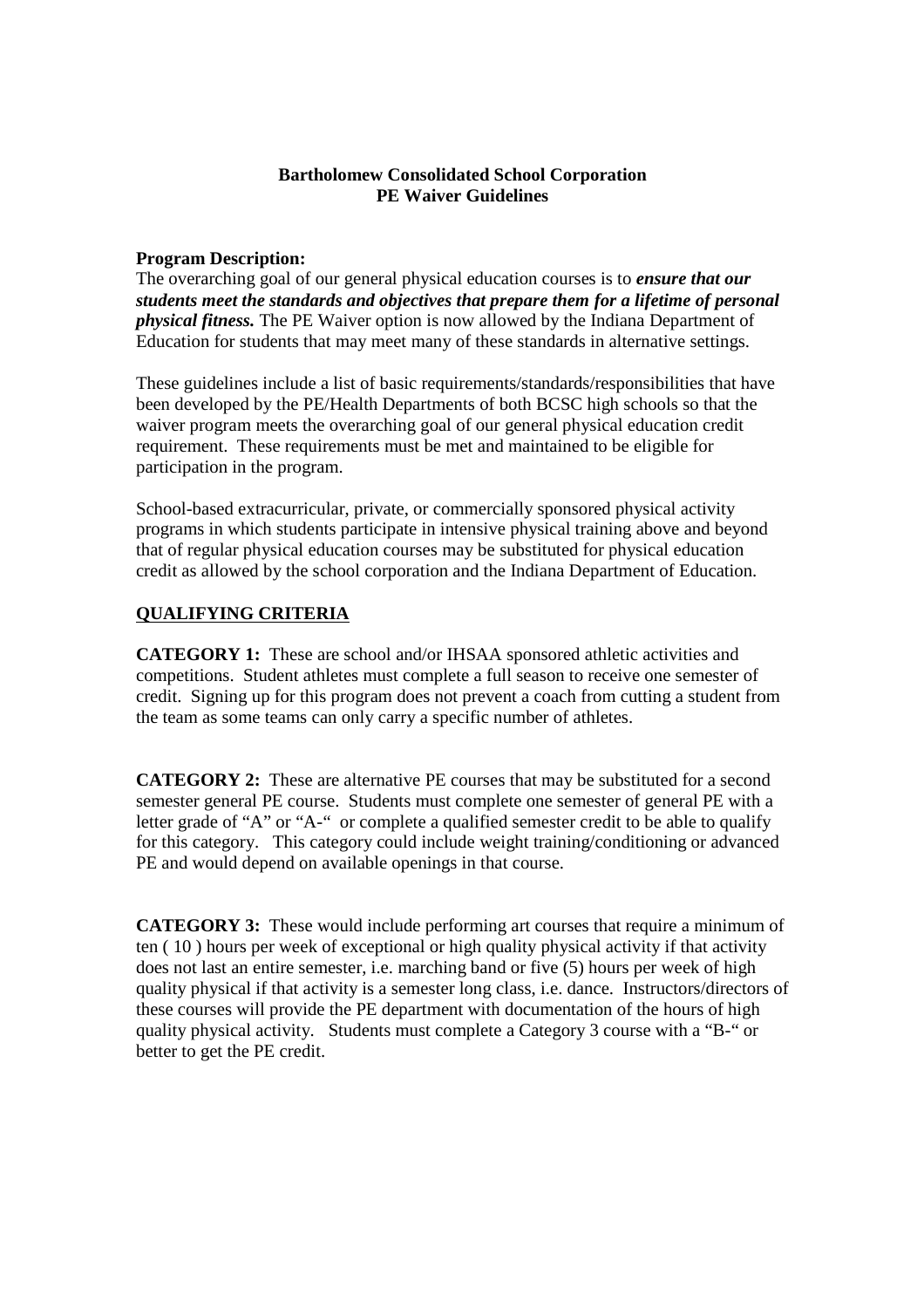**CATEGORY 4:** These are physical activities that require exceptional or very high quality physical skills by the student that is individual sport specific and includes competition (comparable to Olympic training level). This category requires that the student meets a minimum of ten (10) hours a week if the activity meets at least nine weeks and five (5) hours a week if the activity meets eighteen (18) weeks. "Appropriate" means that the physical activity is of exceptional or high quality physical skills/training by the student (comparable to Olympic training level such as elite gymnastics and skating that are individual sports). This category will also require a student specific letter of recommendation from a recognized national sanctioning athletic organization for the student's placement into this high level category, i.e USA Gymnastics or U.S. Figure Skating.

## **ATTENDANCE**

Attendance in the Category 1,2,& 3 PE waiver activities must comply with the coach/director's requirements.

Attendance in Category 4 PE waiver activities require 95% attendance in accordance with the DOE guidelines that are used for GQE waivers. Participation in events/activities related to Category 4 waiver activities should not affect the student's attendance at school unless arranged with the school administration.

#### **GRADES, CREDITS, AND REQUIREMENTS**

No letter grades will be recorded within the waiver program. **Credit will be determined on a credit/no credit basis and will not count in the GPA.** 

High school graduation requirements specify students must earn two credits of physical education.

BCSC will require that students participating in this waiver program will be required to take fitness/wellness assessments during the semester for which the waiver will be sought. The fitness/wellness assessments will be administered by the PE/Health Department at each high school. It will include a water safety/swimming assessment as well as a series of written fitness/wellness assessments **to ensure that students meet the standards to prepare them for a lifetime of personal physical fitness.** 

#### **TRANSPORTATION**

Transportation to and from PE waiver activities will be the sole responsibility of the student or the student's parent/guardian.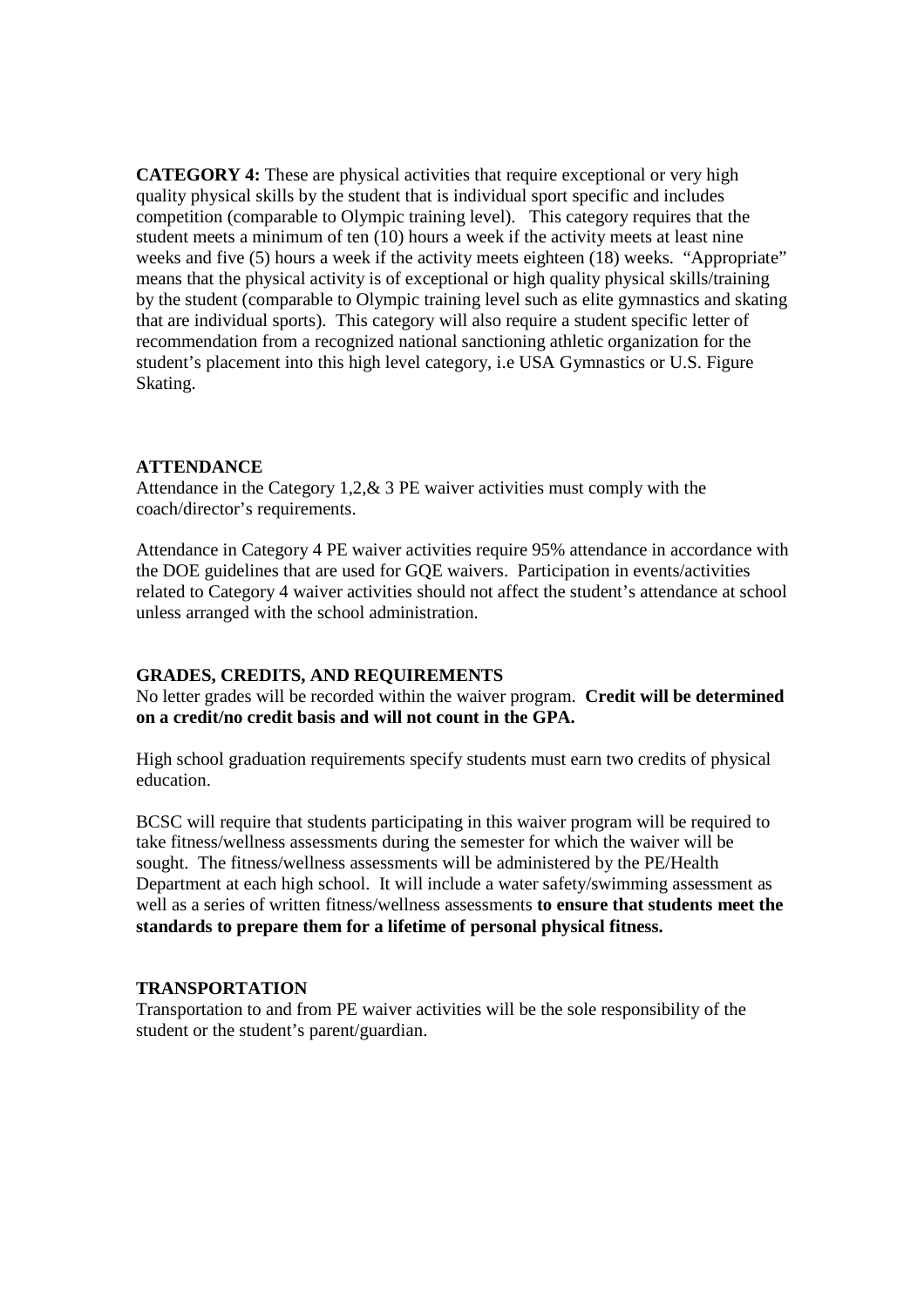#### **TRANSFER**

The student may **NOT** transfer from a physical education class into a PE waiver after the deadline for application. However, the student may withdraw from the PE waiver program and transfer back into a general PE course within the first three weeks of a semester.

## **LIABILITY**

The school corporation and its officers or representatives shall be excluded from liability and/or medical expenses that may develop or result from the student's participation in Category 4 activities including travel to and from the activity. The school corporation has no control over the daily activities of Category 4 activities, the quality of the activity or qualifications of the instructor. BCSC does not perform criminal background checks on Category 4 instructors/coaches.

## **REVOKING A WAIVER**

A student's PE waiver may be revoked if it is determined that the student's participation in a waiver activity no longer meets the criteria specified for the category chosen, if the student's attendance becomes irregular, or if the student is suspended or removed from the activity.

#### **STUDENT/PARENT RESPONSIBILITIES**

The student/parent is responsible for adhering to the following requirement:

- 1. Obtaining the PE Waiver packet from the PE/Health Department and informing the counselor at the time of scheduling that they will be participating in the waiver program.
- 2. Submitting a completed application and instructor agreement to the PE instructor administering the PE waiver program prior to the end of the first week of the semester or sooner for which the credit is being sought.
- 3. Ensuring that the student participates in his/her activity under professional supervision for at least the minimum amount of time per week as outlined in the category type chosen.
- 4. Ensuring that the student completes the assessment benchmarks as outlined in the Waiver Assessment.
- 5. Ensuring that the student attends his/her activity on a regular basis that includes 95% attendance for Category 4 activities.
- 6. Providing transportation to and from the waiver activity.
- 7. Notifying the PE instructor of any changes in the student's schedule or of any injuries/illnesses.
- 8. Notifying the PE instructor if the student's attendance becomes irregular or if the student withdraws from the program.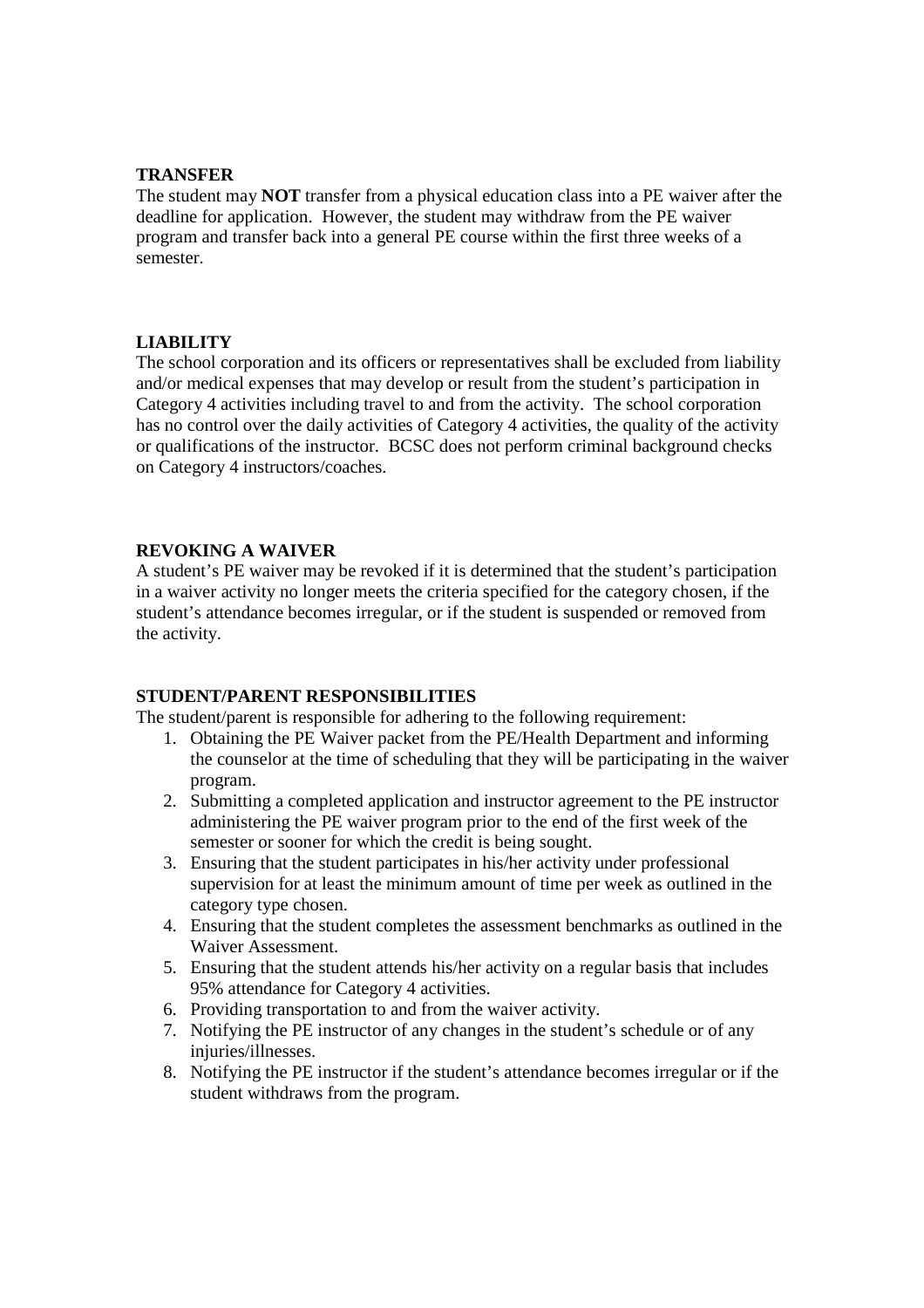- 9. Submit a letter of recommendation from a sanctioning sport organization for Category 4 waivers.
- 10. Completes all assessment and water safety requirements outlined by the PE/Health Department in order to meet the standards of a general PE credit.

# **PE INSTRUCTOR RESPONSIBILITIES**

The PE instructor's responsibilities include the following:

- 1. Providing applications and information on the PE waivers to students interested in participating in the program.
- 2. Answering any questions/concerns of the student or parent.
- 3. Checking each application submitted to verify that it is correctly and completely filled out.
- 4. Forwarding the application to the PE/Health Department Coordinator after signing it and obtaining the Coordinator's signature for final approval.
- 5. Notifying the student/parent of any concerns regarding the application by phone and/or in writing.
- 6. Verifying that the guidance department has a list of all students approved for the PE waiver that semester.
- 7. Ensuring that grades (pass/fail) and attendance are recorded for students participating in the waiver program at the end of each nine week grading period as received from the instructor/coach/director of the waiver activity. Grades (credit/no credit ) are to be recorded at the same time as all other nine week grades are entered. Absences will also be monitored.
- 8. Providing the required water safety assessments and periodic assessments as outlined by the PE/Health Department.

# **PE/HEALTH DEPARTMENT COORDINATOR RESPONSIBILITIES**

The PE/Health Department Coordinator will be responsible for the following:

- 1. Reviewing and signing the student's application form.
- 2. Ensuring that appropriate procedures are maintained to certify student attendance and program accountability.
- 3. Adding Category 2 and 3 PE Waiver courses when appropriate.
- 4. Reviewing and monitoring the required assessment process.
- 5. Reviewing and monitoring the waiver program.

# **PRINCIPAL RESPONSIBILITIES**

The building principal will be responsible for the following:

- 1. Providing appropriate forms and information to the PE/Health Department.
- 2. Reviewing as necessary applications and notifying PE/Health Department of any concerns.
- 3. Serving as the final appeal level for questions or concerns over the waiver and awarding of credit.
- 4. Notifying the PE/Health Department of any program changes when necessary.